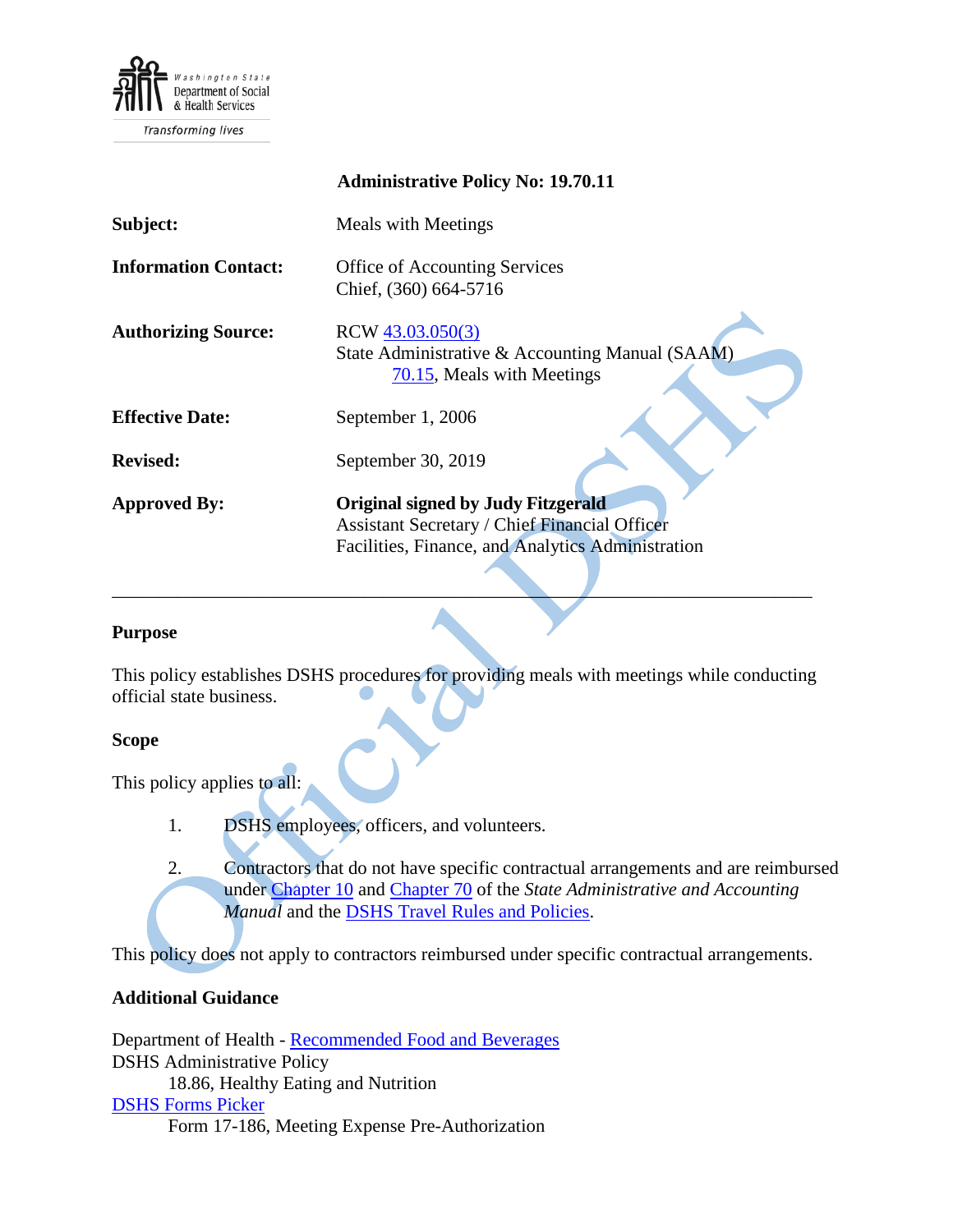Administrative Policy No. 19.70.11 September 30, 2019 Page 2

### [Executive Order 13-06](http://one.dshs.wa.lcl/FS/Fiscal/Accounting/Payroll/Correspondence/Executive%20Order%2013-06.pdf)

State Administrative & Accounting Manual (SAAM) [10.10.10.a,](http://www.ofm.wa.gov/policy/10.10.htm) Agency responsibilities [10.40.50b,](http://www.ofm.wa.gov/policy/10.40.htm#10.40.50) When may a traveler be reimbursed for Meal costs, eleven hour rule [10.90.20,](http://www.ofm.wa.gov/policy/10.90a.pdf) Reimbursement rates for lodging, meals and privately owned vehicle mileage

### **Definitions**

**Department** refers to the Department of Social and Health Services (DSHS).

**Healthful options** means meeting the standard of the Washington State Healthy Nutrition Guidelines and any federal health and sustainability guidelines.

**Meals** are regular occasions where food is served and eaten.

**Official state business** means activities performed by an official or state employee, authorized volunteer or contractor, work experience program participant, student or employee of another governmental jurisdiction as directed by their supervisor in order to accomplish state programs or as required by the duties of their position or office. (SAAM)

**Regular workplace** means the location where the state employee or state official normally performs his/her work (excludes meeting and conference rooms). (SAAM)

## **Policy**

RCW [43.03.050\(3\)](http://apps.leg.wa.gov/RCW/default.aspx?cite=43.03.050) provides for reimbursement for meals for certain meetings. This includes conferences, conventions, and formal training sessions.

# **A. The department may provide meals at certain types of meetings**

- 1. The division director, or authorized designee, may authorize reimbursement for allowable cost of meals for elected and appointed officials and state employees regardless of travel status or the eleven hour rule.
- 2. The department may pay for meals with meetings when the individual is required to attend and when ALL of the following conditions are met. The:
	- a. Division director, or authorized designee, approves payments, in writing, using form 17-186 or memorandum with equivalent information at least three working days advance of the meeting and where attendance by agency employee(s), official(s) or others and reimbursement for the meals is advantageous to the state.
	- b. Purpose of the meeting is to conduct official state business or to provide training to state employees or state officials.
	- c. Meals are an integral part of the business meeting or training.
	- d. Meeting or training session takes place away from the employee's or official's regular workplace.